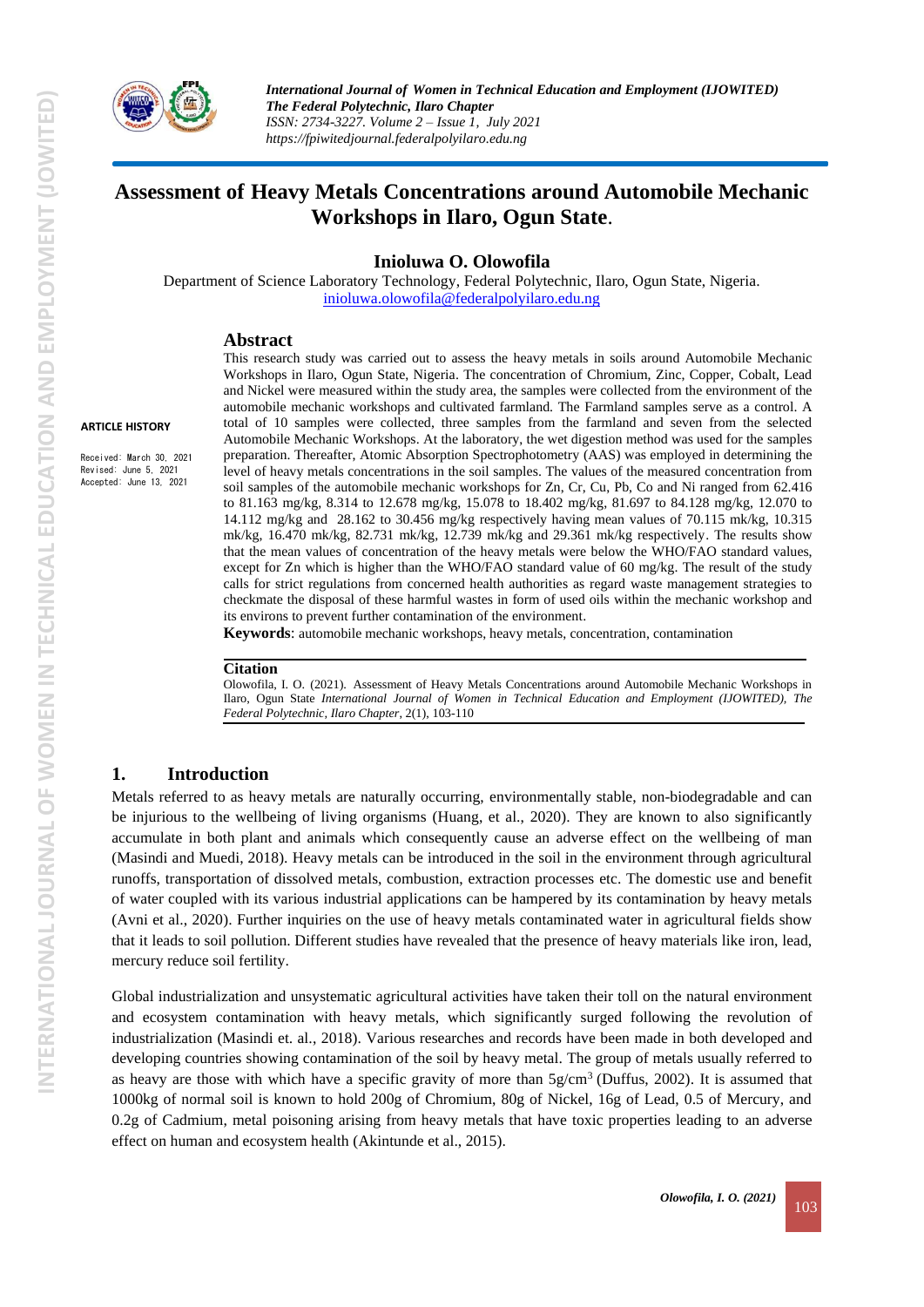

The heavy metal contents in new motor oil and used motor oil are the major distinguishing factor. This distinguishing factor is of utmost relevance as the majority of these metals are toxic to the well-being of living organisms. These metals originate from fuel and motor wear. Used oils contain a high level of lead, zinc, copper, chromium and Nickel. (Scott et al., 2018). Oil spillage is gradually becoming a matter of environmental concern as it plays a significant part in the environmental contamination with heavy metals whether in its refined or crude form. The adverse effect of oil spillage on the soil, water resources, animal life and consequently human life due to the toxic nature of chemicals discharges cannot be overemphasized (Isaac, 2018). Hence, the basic scope of this research is to assess the concentration of some selected heavy metals in soils around auto mechanic workshops.

Prolonged exposure to heavy metals may be associated with various diuturnal health problems which include; serious haematological and brain damage, anaemia and kidney problems (Sonayei et al., 2009). Heavy metals such as Pb and Cd are lethal even in minuscule dose, lead (Pb) has a negative influence on somatic development, and decreases visual acuity and auditive thresholds (Simeonov et al., 2010). Toxic heavy metals in the food chains at relatively high concentration pose a serious health risk to the body, the toxicity of the heavy metals can be so detrimental to human health to the extent that they can cause damage or reduce mental and/or central nervous functions, they can also cause lungs, kidney, liver, brain and other vital organs damage in the body (Isaac et al., 2018). There are different pathways through which heavy metals can enter the human body some of which include dermal contacts, ingestion, through the food chain and inhalation.

Due to their bioaccumulative nature, toxicity and persistence in the environment, the role played by heavy metals as environmental pollutants cannot be overemphasized (Ali et al., 2019). Our environment and diets are known to hold these elements in minute quantities but acute or chronic toxicity may result from having them in large quantities. In Nigeria, activities in automobile mechanic workshops play a significant part in raising the heavy metal concentration levels in our environment today (Adewole & Uchegbu 2011). In society today, auto mechanic workshops are established as a group of specialists in one place or in some cases an individual may decide to singlehandedly establish his workshop on his own on any available open plots of land in the vicinity. Within the group of specialists earlier mentioned are automobile electricians known popularly as re-wire, wheel and balancing experts, alignment specialists, brake experts, transmission experts, engine repairers, panel beaters, spray painters, auto battery chargers etc. The venture of these various field experts in the automobile mechanic group workshops give rise to varieties of waste materials, the most common of which are oils (gasoline, diesel, spent engine oil and paint) which are jettisoned off by casting them disruptively in bushes nearby or even open lands which sometimes can get washed up to different part of our environment due via erosion during the raining season.

It is a known fact that the activities of auto mechanic workshops produce harmful waste materials which consequently leads to soil pollution but despite, these ecosystem polluting activities have not been given adequate attention in Nigeria. Soil condition is of great importance as it a universal medium for the survival of plant (Opaluwa et al., 2012) and animal and its pollution can result in long-term cumulative health effects. These heavy metals tend to bioaccumulate and hence move along the food chain. Therefore, effort geared towards investigating the level of concentration of heavy metals in the soil around automobile mechanic workshop areas to manage the menace of continued environmental pollution necessitates this study.

## **2. Materials and Methods**

## **2.1 Description of the study area**

Ogun is one of the thirty-six states in the country Nigeria, and one of the six states in Nigeria's South-West geopolitical zone. It was created in 1976 and it borders the Republic of Benin to the West, Oyo and Osun State to the North, Ondo to the east and Lagos to the south. The coordinates for Ogun State lies within latitude 6.198N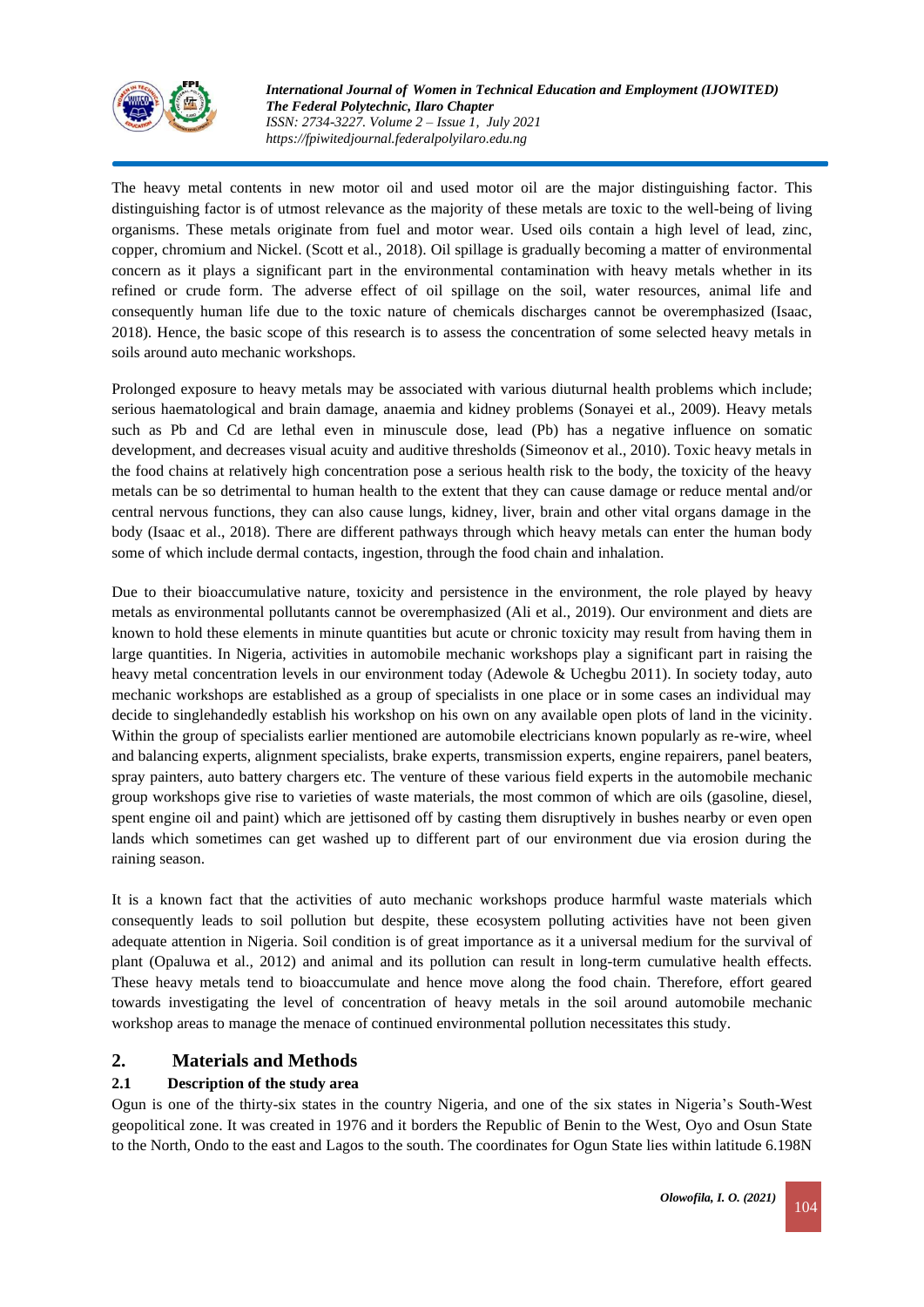

and longitude 3.4737E. Ogun State consists of 20 local governments in all. One of the Local Government is Yewa South, its headquarters is known to be Ilaro town. Ilaro town in Ogun State houses about 57,850 people. The daily temperature in Ilaro ranges between an average minimum of  $23^{\circ}$ C to a maximum of  $34.2^{\circ}$ C (Aiyegbajeje, 2017). Ilaro and its environs are known for farming crops such as maize, yam, cassava, okra, bananas, etc. Ilaro which is the study area is known for hosting great schools, one of which is the Federal Polytechnic, Ilaro.

The selected study sites were;

- ➢ Idishin farmland along Idogo Road, Ilaro (Control)
- ➢ The mechanic village, Ilaro which houses different mechanic workshops.
- ➢ Empire mechanic workshop
- ➢ Johnson mechanic workshop, Oke-Ola, Ilaro.

#### **2.2 Materials**

The material used during the sample collection and experimental analysis is cutlass which was used for digging the soil at the depth of 0.1m to get the soil samples, well-labelled polythene bag where the soil sample collected and stored before the analysis was carried out, 2mm sieve was used to separate the coarse and fine particles, conical flask used in chemical analysis for holding and mixing chemical, heating mantle laboratory equipment used to apply heat to the container as an alternative to other forms of a heated water bath, Atomic Absorption spectrophotometer [AAS] which is quantitative spectro-analytical equipment used for the determination of chemical elements using the absorption of optical radiation by free atoms in the gaseous state. Reagents used include perchloric acid 60% AR, HNO<sub>3</sub> Concentration AR, HCL concentrated AR.

Soil samples were collected randomly from the study area at a depth of 0.1 meters, mixed properly and packed into well-labelled polythene bags. A total of 10 samples were collected, 3 from the farmland (used as controls) along Idogo road, 5 from mechanic village Ilaro and 1 each from the different roadside mechanic workshops.

The soil samples were air-dried before being crushed while using mortar and pestle and sieved with a 2mm sieve to separate the fine and coarse particles for homogeneity. Soil samples were digested through the wet digestion method.

#### **2.3 Laboratory Analyses**

1g each of dried, a homogenized fine soil sample was weighed into a 10 cm<sup>3</sup> concentrated HNO<sub>3</sub> contained in the clean round bottom which has been previously washed with acid. The slow evaporation of the mixture was done on a hot plate for one hour. A mixture containing concentrated HNO<sub>3</sub> and HClO<sub>4</sub> in ratio 2:1 was then used to digest each obtained solid residues for 10 minutes at room temperature after which it was then heated on the hot plate. For over 5 hours, the digested mixture was kept at a steady temperature of  $150^{\circ}$ C by heating it occasionally till the HClO<sup>4</sup> fumes evaporated completely (Jacob et al., 2009) after which it was cooled to room temperature. The Whatman No.1 filter paper was then used to filter the solution into a 50 cm<sup>3</sup> volumetric flask before it was then made up to the standard mark. The digested samples were then analysed using the AAS.

### **3. Results and Discussion**

### **3.1 Results**

The result of the concentration of the heavy metals present in the soil samples from the study areas is presented in the following tables.

|                  | <b>Table 1:</b> Heavy metal concentration in the soil of the Farmland (control) |                    |                               |  |    |         |         |
|------------------|---------------------------------------------------------------------------------|--------------------|-------------------------------|--|----|---------|---------|
| <b>Locations</b> | Samp Zn                                                                         |                    |                               |  | Ph | G. J    |         |
|                  |                                                                                 | $\log N_0$ (mg/kg) | $(mg/kg)$ $(mg/kg)$ $(mg/kg)$ |  |    | (mg/kg) | (mg/kg) |

| Olowofila, I. O. (2021) | 105 |
|-------------------------|-----|
|-------------------------|-----|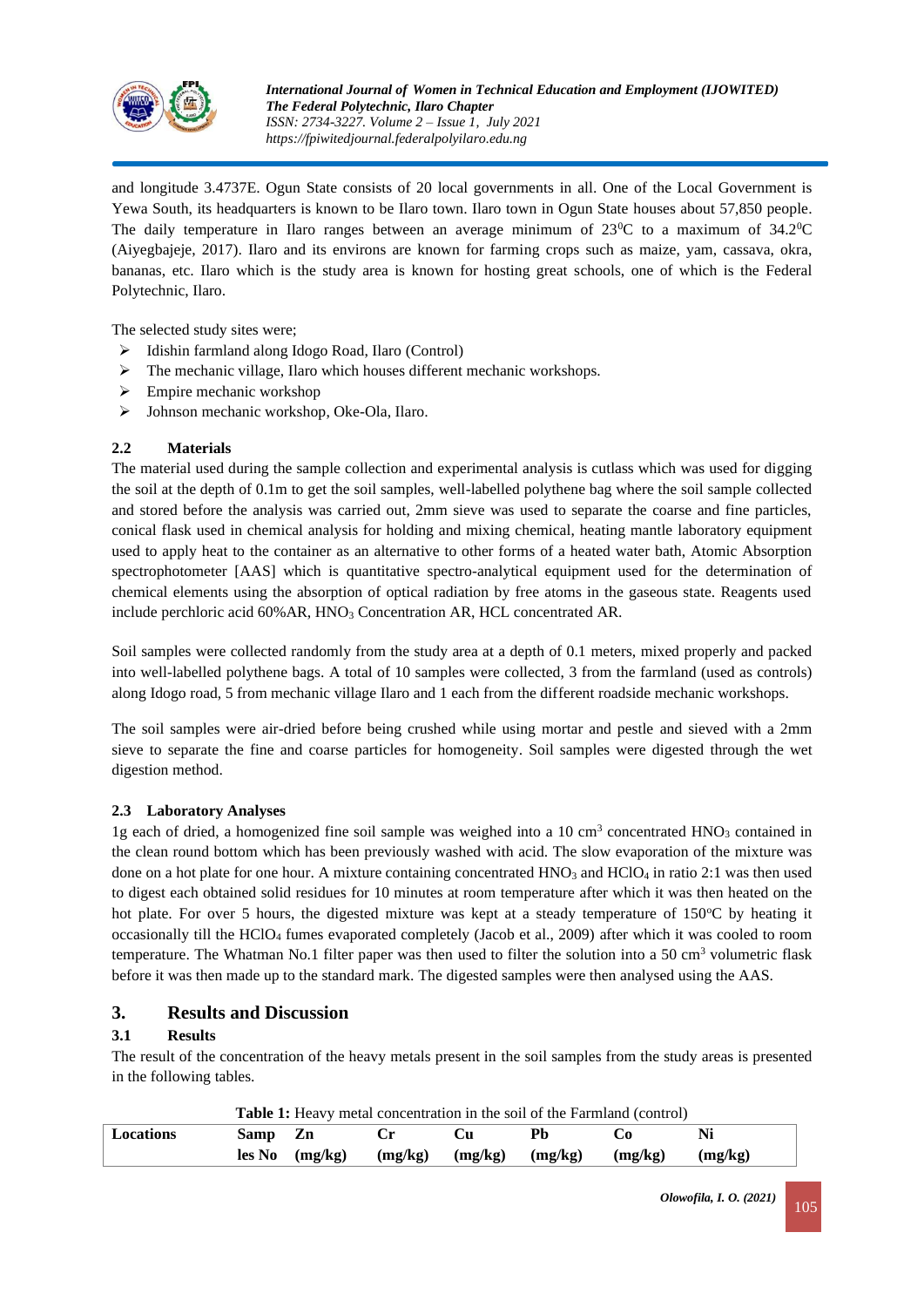

| Farmland       |               | 10.467 | 1.614 | 0.967 | 6.791 | 1.936 | 1.006 |  |
|----------------|---------------|--------|-------|-------|-------|-------|-------|--|
| (control site) |               |        |       |       |       |       |       |  |
|                | ി<br>∠        | 10.311 | 1.596 | 0.942 | 6.922 | 1.892 | 0.981 |  |
|                | $\mathcal{R}$ | 10.408 | 1.608 | 0.916 | 7.018 | 1.917 | 0.992 |  |
| Mean           |               | 10.395 | . 606 | 0.942 | 6.910 | 1.915 | 0.993 |  |

| Table 2: Heavy metal concentration in the soil of the selected automobile mechanic workshops |                |         |         |         |         |         |         |
|----------------------------------------------------------------------------------------------|----------------|---------|---------|---------|---------|---------|---------|
| Locations                                                                                    | Samp           | Zn      | Сr      | Cu      | Pb      | Co      | Ni      |
|                                                                                              | les No         | (mg/kg) | (mg/kg) | (mg/kg) | (mg/kg) | (mg/kg) | (mg/kg) |
| Mech. Village                                                                                | $\overline{4}$ | 62.861  | 8.918   | 15.896  | 81.826  | 12.336  | 28.736  |
|                                                                                              | 5              | 63.121  | 8.981   | 15.413  | 82.367  | 12.481  | 28.911  |
|                                                                                              | 6              | 81.163  | 12.678  | 16.891  | 84.128  | 12.967  | 30.161  |
| Empire wrkshp                                                                                | 7              | 78.248  | 11.967  | 18.226  | 82.967  | 12.891  | 28.982  |
| Empire wrkshp                                                                                | 8              | 78.691  | 12.416  | 18.402  | 84.045  | 14.112  | 30.456  |
| Johnson wrkshp                                                                               | 9              | 62.416  | 8.932   | 15.386  | 81.697  | 12.318  | 28.162  |
| Johnson wrkshp                                                                               | 10             | 64.302  | 8.314   | 15.078  | 82.089  | 12.070  | 30.123  |
| Mean                                                                                         |                | 70.115  | 10.315  | 16.470  | 82.731  | 12.739  | 29.361  |



Figure 1: Mean values of the control site and Auto workshops

From Table 1&2, it is evident that the distributions of the heavy metals across the sampling site were found to be in high amount relative to values obtained at the control site. However, the result obtained showed that the heavy metals are more concentrated in the automobile mechanic workshop compared to that of the farmland (control site), and was also in agreement with the result obtained from a similar study by Olayiwola *et al*.,(2018) and could be attributed to the constant unregulated oil spillage at the mechanic workshop which leached to the underlying soil.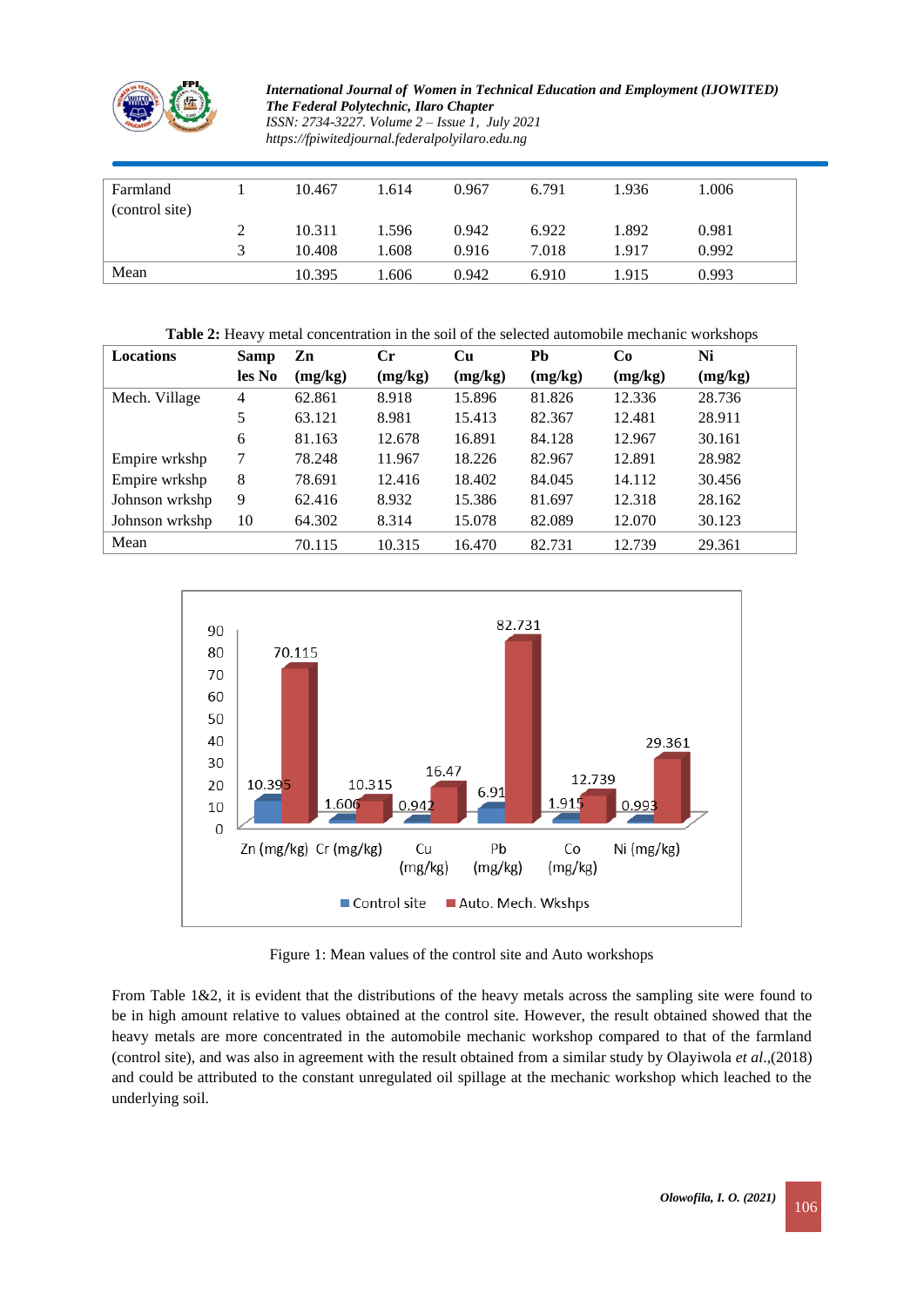

| Table 3: FAO/WHO Guidelines for Heavy Metals in Soil (1996) |                   |  |  |  |
|-------------------------------------------------------------|-------------------|--|--|--|
| <b>METALS</b>                                               | $WHO/FAO$ (mg/kg) |  |  |  |
| Copper                                                      | 36                |  |  |  |
| Lead                                                        | 85                |  |  |  |
| Zinc                                                        | 60                |  |  |  |
| Nickel                                                      | 35                |  |  |  |
| Cobalt                                                      | -                 |  |  |  |
| Chromium                                                    | 100               |  |  |  |



Figure 2: Chart showing Mean values of the Auto workshops with the WHO/FAO standards

### **3.2 Discussion of Results**

Zinc (Zn): Despite the importance of trace elements like Zn and the significant role it plays in the metabolism and physiological wellbeing of various organisms, a higher level of its concentration can be very hazardous to the very existence of such organisms (Ogunkolu et al., 2019). It is vital in the process of protein synthesis and its concentration in the surface water is known to be fairly low as a result of its restrained mobility from its natural source i.e. the point where the rock weathering took place. The concentration of Zinc in the soil samples from the automobile mechanic workshops ranged from 62.416 to 81.163 mg/kg with a mean value of 70.115 mg/kg (Table 2). The mean value of the concentration of zinc from the automobile mechanic workshops was found to be higher than both the mean value of 10.395 mg/kg (Table 1) from the control site and the permissible limit of 60 mg/kg set by WHO/FAO (Table 3).

Copper: Copper particles are released into the atmosphere by windblown dust, volcanic eruption, anthropogenic sources, primary copper smelters and ore processing facilities. Copper accumulated in the liver and brain, contamination of drinking water with a high level of copper may lead to chronic anaemia. Also, copper toxicity is a fundamental cause of Wilson's diseases. The concentration of copper in the soil samples from the automobile mechanic workshops ranged from 15.078 mg/kg to 18.402 mg/kg with a mean value of 16.47 mg/kg (Table 2). Although the computed mean value of the concentration of copper obtained from the automobile mechanic workshops was higher than that of the control (0.942 mg/kg), it is well below the WHO/FAO permissible limit of 36 mg/kg (Table 3).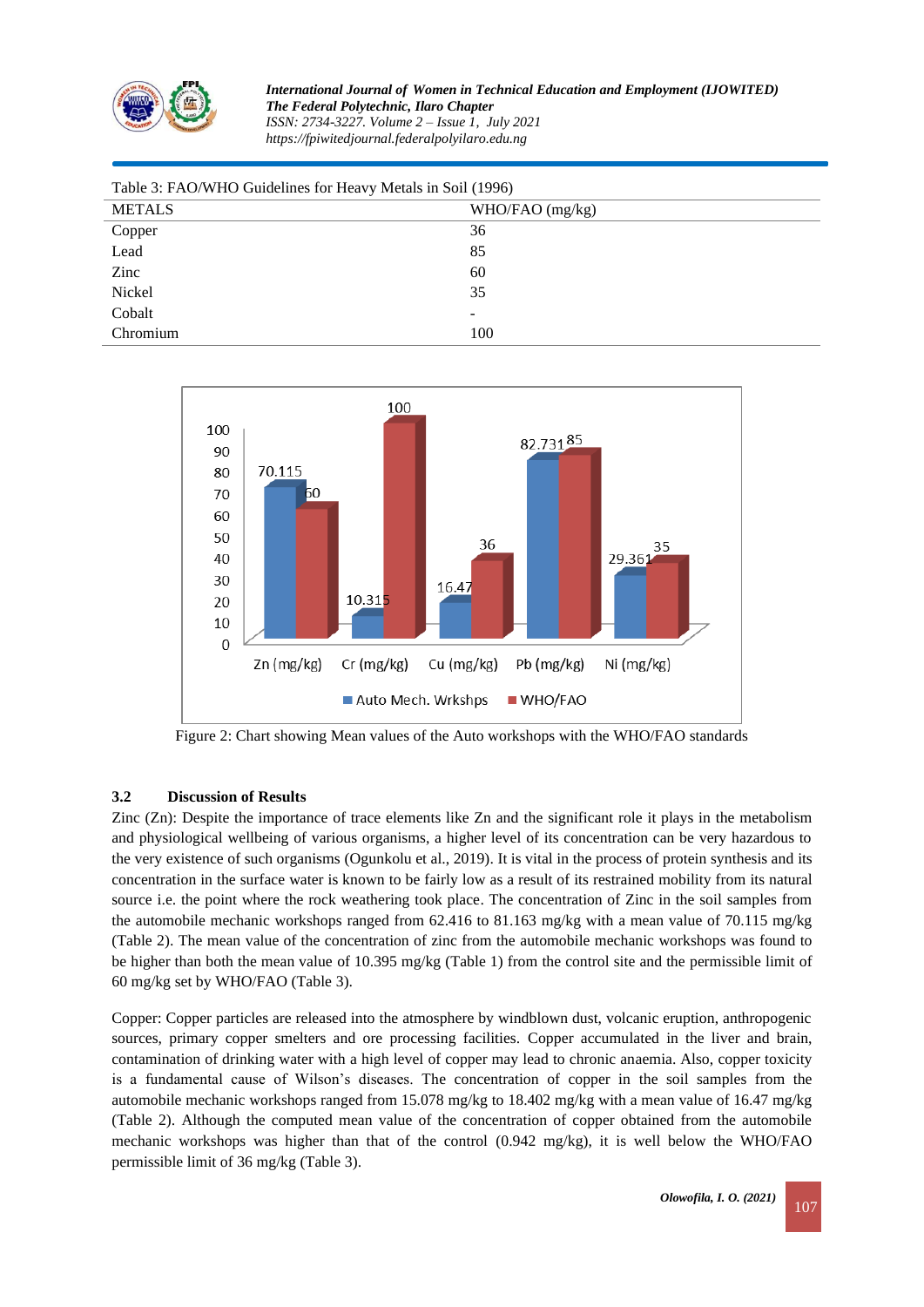

Lead: The menace of soil contamination by lead is epidemic. Over the years, it piles up and stored up in various significant parts of the body such as bones, aorta, kidney, liver and spleen. Lead can gain access into the human body via different pathways; these include ingestion (food (65%) and water (20%)) and inhalation (air (15%)). The high concentration of lead shows that the environment is polluted due to high activities such as fuel combustion and vehicle emission (Nwachukwu, et al., 2010). Lead has toxic properties and it is found in large amount in many electronic devices (Nwachukwu, et al., 2010). It is a major constituent of lead-acid battery used extensively in car batteries and tires which can end up in soil through the activities carried out in the workshop and through erosion. The concentrations of Lead in the soil of the automobile mechanic workshops ranged from 81.697 to 84.045 mg/kg (Table 2) with a mean value of 82.731 mg/kg. The computed mean value of the concentration of the metal from the soil of the automobile mechanic workshops was found to be lower than the WHO/FAO permissible value of 85 mg/kg (Table 3), but higher than the mean concentration value (6.91 mg/kg) of the soils from the control site.

Nickel: It has been discovered and known that Nickel is an important trace element for the wellbeing of organisms particularly human and animal (Okoro and Orimolade, 2017). Nevertheless, a higher concentration of nickel can be toxic to organisms. The mean concentrations in all soil samples from the automobile mechanic workshops ranged from 28.162 to 30.456 mg/kg with the mean value of 29.361 mg/kg (Table 2) which is lower than both the mean value obtained from the soil samples from the control site and the WHO/FAO permissible limit of 35 mg/kg (Table 3).

Chromium: The mean concentration of chromium in all soil samples which were significantly below the WHO/FAO permissible limit of 100 mg/kg (Table 3). The concentrations measured from the automobile mechanic workshop ranged between 8.314 and 12.678 mg/kg with a mean value of 10.315 mg/kg (Table 2) which is much higher than the mean value of 1.606 mg/kg (Tabel 1) obtained from the control site. Although chromium has been known to an important trace element needed in only a very small amount, recent discoveries have surfaced to prove otherwise but a pharmacologically active element (Vincent, J. B., 2017).

Cobalt: Being an essential trace element which is needed by the organism in small amount as considered, it serves as part of vitamin B–12 and it is needed for making red blood cells in the body. However, high consumption of Cobalt has a high range of negative effect on organisms such as heart failure, loss of vision, loss of hearing and lots more. The measured concentration from the soil samples from the automobile mechanic workshops ranged from  $12.070 - 14.112$  mg/kg with a mean value of  $12.739$  mg/kg (Table 2) which is much higher than the mean value of 1.915 mg/kg (Table 1) obtained for the control.

Nevertheless, the reasons for the high concentration of heavy metals in soil samples obtained from the mechanic village site could be due to activities in the sites which give rise to different forms of waste products (oil and its by-products: used and unused) indiscriminately discarded in the bushes nearby and surrounding areas.

## **4. Conclusion**

Conclusively, heavy metals concentration in the soil from the mechanic workshops are relatively higher than that of the control sites but lower than the WHO/FAO standard except for Zinc which is higher than the WHO/FAO standard. It is also observed that the Lead concentration in the soils around mechanic workshops has reached the permissible threshold and if urgent action is not taken to control the waste disposal, the concentration of Lead may go higher than the safety limit. The setting up of mechanic workshops in almost every free space in the society where used oils are disposed of without a safe waste disposal system being put in place could be hazardous the environmental health and safety.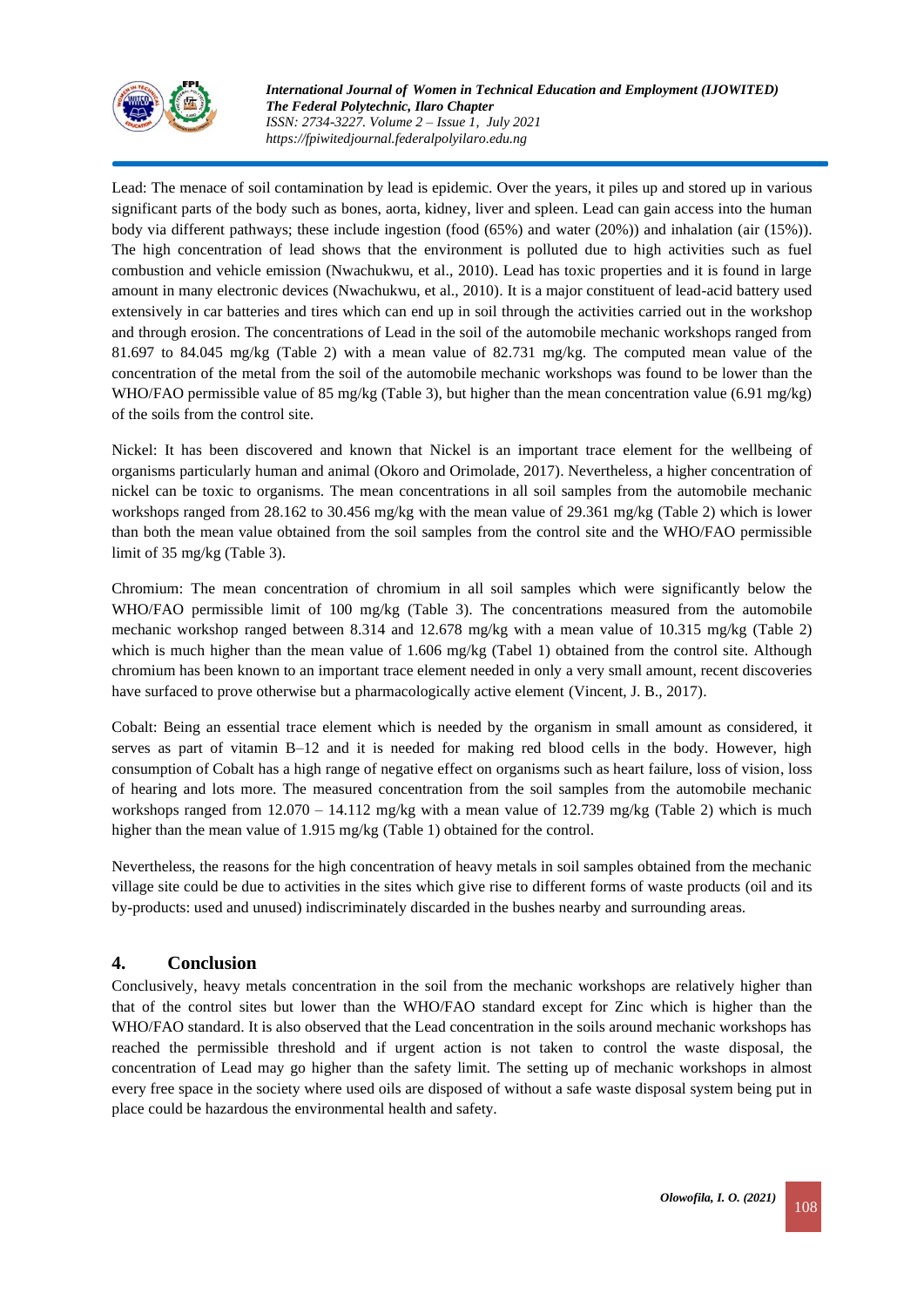

Based on the findings of this study, there is a need for strict regulations by concerned environmental and health authorities on waste disposal management system. Therefore, the government/health agency should set standards or surveillance on activities done at the mechanic workshops to adopt a good waste management system to reduce the level of heavy metals accumulation and concentration in the soil.

## **References**

- Adewole, M.B. & Uchegbu, L.O. (2011). Properties of soil and plant uptake within the vicinity of automobile workshop in Ile-Ife, Southwest Nigeria. *Ethiopian journal of Environmental Studies and Management,* 3(3); 31-35
- Aiyegbajeje, A.A. (2017). Causes of defect on external wall finishing materials of building in tropical forest area: A case study of selected towns in Ogun State. *International Journal of Innovative Research and Advanced Studies*, 6(11); 10-19
- Akintunde, W. O., Ojo, A. O. and Ogundipe, O. O. (2015). Some adverse effect of used Engine Oil (Common Waste Pollutant) on the Reproduction of Male Sprague Dawley Rats. *Open Access Macedonian Journal of Medical Sciences*. 3(1): 46-51.
- Ali, H., Ezzat, K. & Ikram, I. (2019). Environmental Chemistry and ecotoxicology of hazardous heavy metals. *Environmental persistent toxicity and bio-accumulation*, 54-78
- Avni Malsiu, Ilir, Shehu, Trajece Stafilov & Fatmir Faiku. (2020). Asssessment of Heavy Metal concentrations with Fractionation methods in Sediments and Waters of the Badovci Lake (Kosovo). Journal of Enviromental and Public Health. Vol 2020, Article ID 3098594, 14 pages.
- [Duffus, J. H.](http://www.duffus.com/jhduffus1940.htm) (2002). [Heavy metals—A meaningless term?,](http://www.iupac.org/publications/pac/2002/pdf/7405x0793.pdf) *[Pure and Applied Chemistry](https://en.wikipedia.org/wiki/Pure_and_Applied_Chemistry)*, 74(5), 793–807
- Huang, Z., Liu, C., Zhao, X. & Zheng, B. (2020). Risk assessment of heavy metals in the surface sediments at the drinking water source of the Xiangjiang River in South China. *Environmental Science Europe,*  32, 23 (2020)
- Isaac, A. (2018). Assessment of heavy metals in soil within and around some municipal solid waste from an automobile workshop at Abuja.
- Isaac, U., Timi T.W. & Erepamowa, Y. (2018). Assessment of heavy metal pollution in soils within and around municipal solid waste dumpsites in Sapele town, Delta State, Nigeria. *International Journal of Agriculture, Environment and Bioresearch*. 3(6), 88-104
- Jacob, J. O., Paiko, T. B., Yusuph, B. M. & Falowo, F. O. (2009). [Lead, copper and zinc accumulation in soils](javascript:void(0))  [and vegetables of urban farms in Minna, Nigeria](javascript:void(0)) *Int. J. Chem. Sci* 2 (2), 2006-3350
- Masindi, V. and Muedi, K. L. (2018). Environmental Contamination of Heavy Metals. *Intech Open Access Books;* pp 1-133, Chapter 7.
- Musa, J.J., Mustapha, H.J. & Bala, J.D. (2017). Heavy metals in agricultural soil in Nigeria: A Review. *Arid Zone Journal of Engineering, Technology and Environment* 13(5), 593-603
- Nwachukwu, M.A., Feng, H. & Alinnor, J. (2010). Assessment of heavy metals pollution in soil and their implication within and around mechanic village, Imo state. *International Journal of Environmental Science and Technology.* 7(2), 347-358.